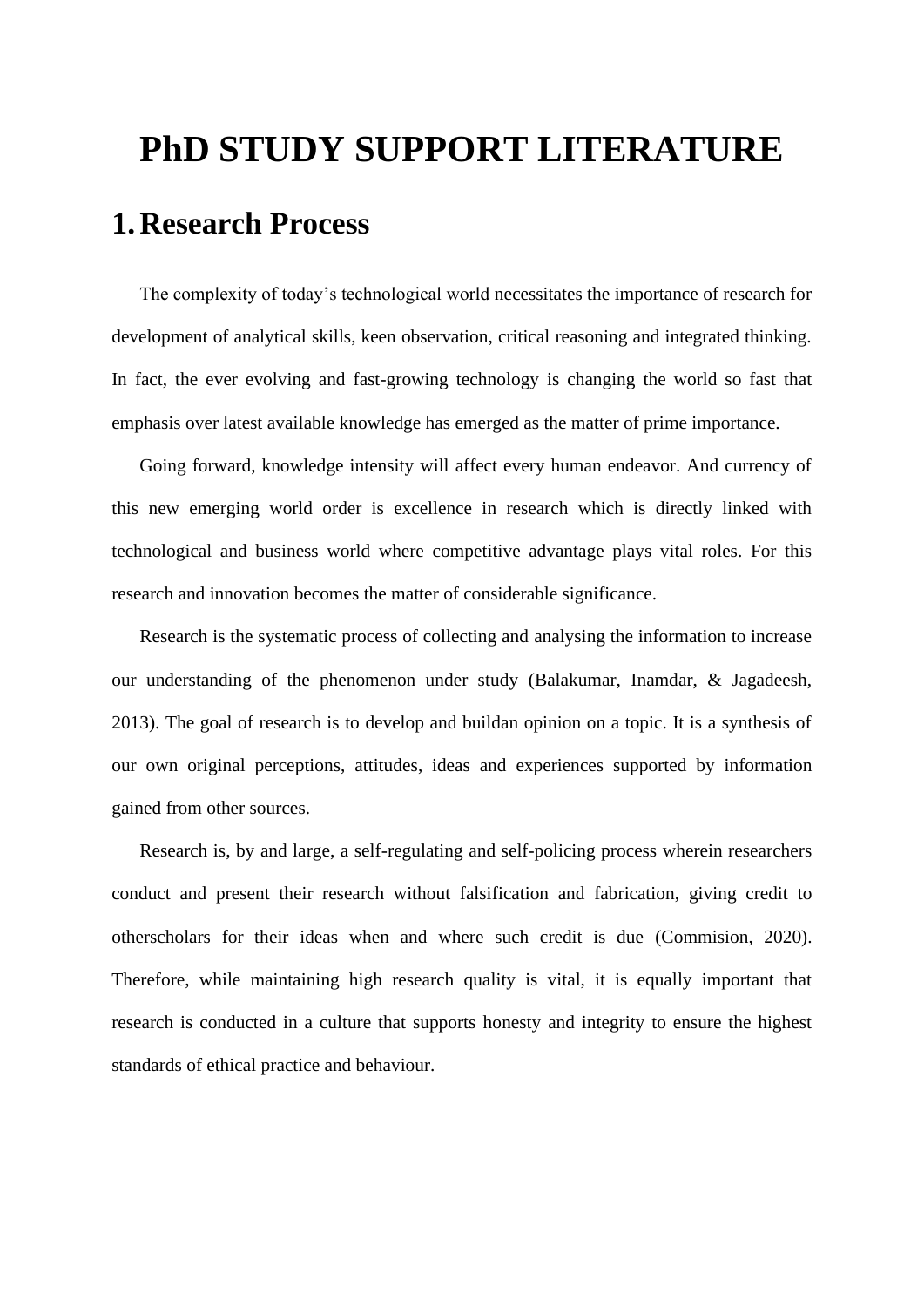## **2.Elements of Research Process**

Various elements and steps involved in research process are as under (Balakumar, Inamdar, & Jagadeesh, 2013):



Figure 1: Research Process

#### **2.1. Research Area Identification and Literature Review**

#### **2.1.1. Research Area Identification**

The research process begins with identification of a broad research area by the researcher (Kothari, 2004). This is generally the area of interest of the researcher in which he wants to carry out the research study.

The choice of research questions and rationale is a critical starting point. The creation ofnew knowledge and translation are important outcomes of research. The sound formulation ofthe research question requires:

- 1. Consultation with experts.
- 2. An understanding of relevant theories and the available data and records.
- 3. An understanding of the relevant literature.

#### **2.1.2. Literature Review**

Once an initial objective is identified, it is imperative that researchers are familiar with the state-of-art in their domain and undertake projects that meet their objectives, keeping in mind potential unintended negative consequence of the proposed activities. Describing the research questions and locating them properly in the existing literature are important aspects of literature review. A literature review involves searching and compiling the literature available on a specific topic (Snyder, 2019). A meaningful literature review, however, is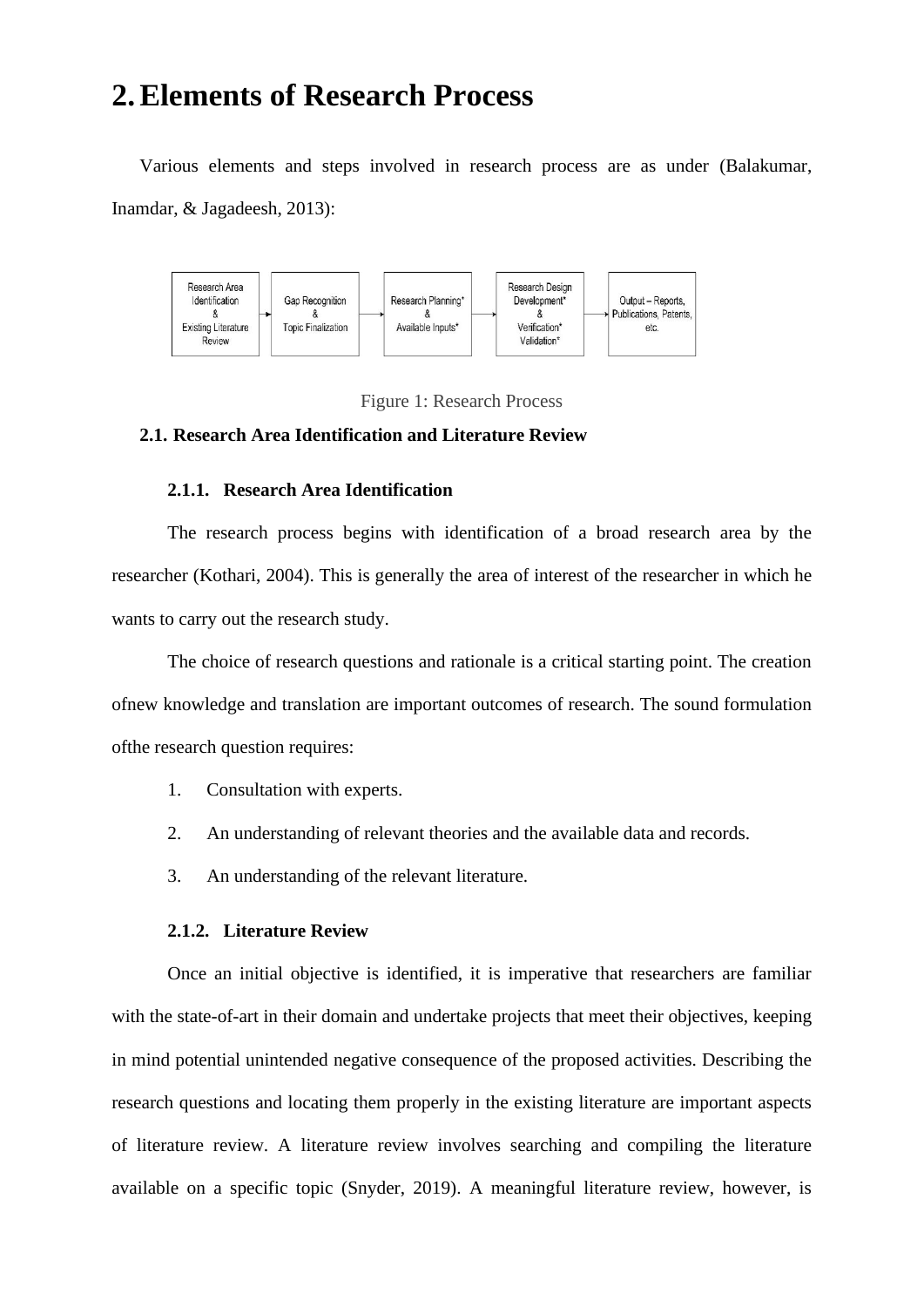much more than a collection of summaries of papers or an annotated bibliography of research manuscripts. It involves using the ideas in the literature to ensure an understanding of earlier research, their methodological approach, and contributions. It also serves the important function of preventing the duplication of research and redundant publication. The essential steps in a literature review involve:

- 1. Framing research question in terms of the existing literature.
- 2. Consulting relevant databases and texts for the search.
- 3. Listing relevant keywords and phrases, as well as known key references.
- 4. Ensuring search results are easily retrievable and traceable.
- 5. Revising the original research question, if necessary.

#### **2.2. Gap Recognition & Topic Finalization**

A research gap or a literature gap refers to such unexplored or under explored areas that have scope for further research (Balakumar, Inamdar, & Jagadeesh, 2013). Research gaps can be identified by citation analysis, systematic reviews and in the introduction section of research articles and finally in the discussions and future research sections in research papers or journals which researchers have already published.

There are different techniques in various disciplines, but we can reduce most of them down to a few steps, which are:

- Identify key motivating issue/question.
- Identify key terms associated with this issue.
- Review the literature, searching for these key terms and identifying relevantpublications.
- Review the literature cited by the key publications which you located in the above step.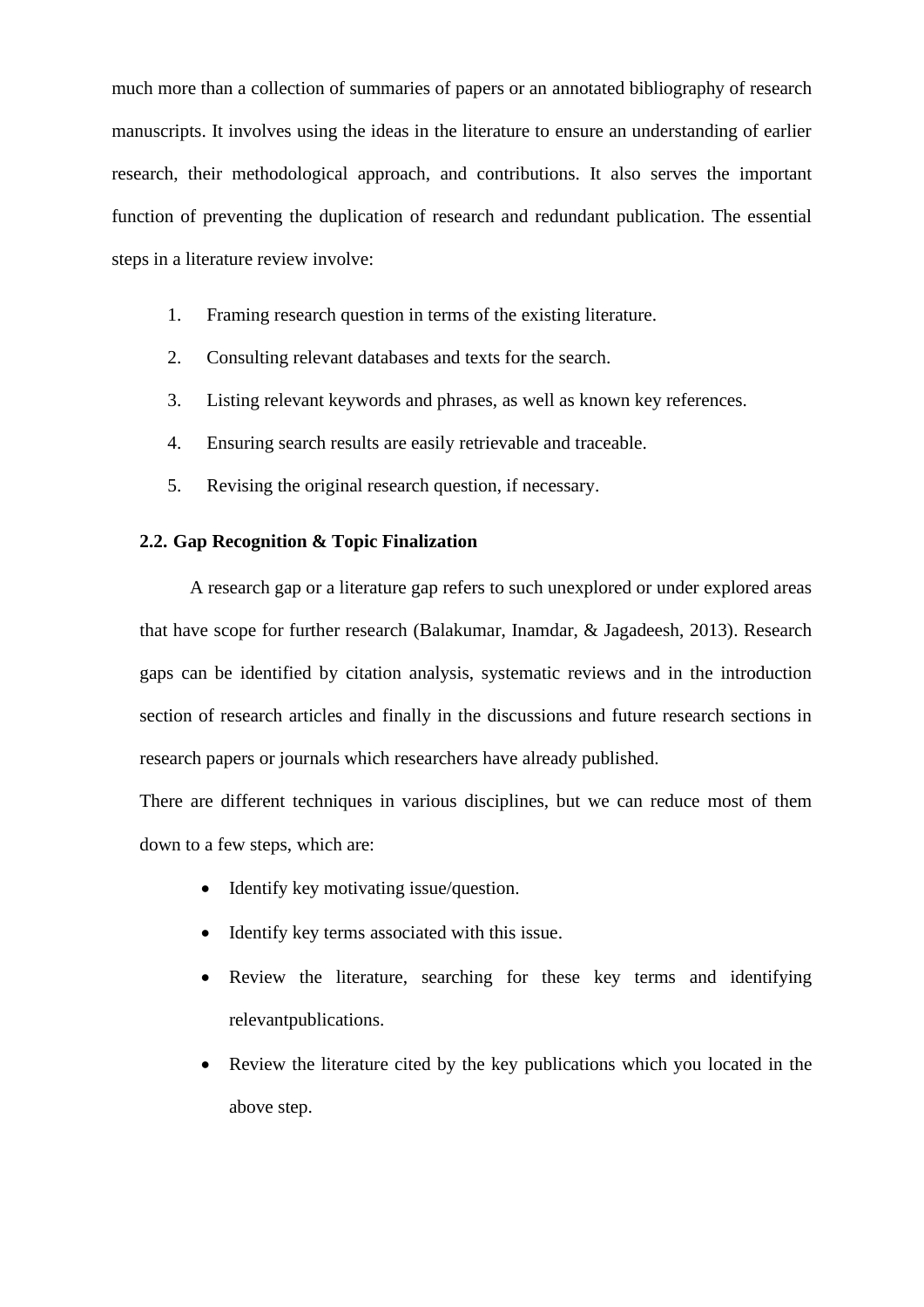#### **2.3. Research Planning and Available Inputs**

Once the research questions have been clarified, contextualized and located within the existing literature, evidence must be obtained to support or refute the research claims. Typically, this evidence is presented through data. A research plan is a short document, which sets out initial thoughts on a research project in a logical and concise manner (McLean, 1988). It is a foundation document supported by evidence from literature review from which a detailed research proposal is developed. It is constructed in the following format:

- The research questions
- The hypotheses
- Aims and objectives
- Research design

#### **2.4. Research Design, Development, Verification & Validation**

#### **2.4.1 Research Design & Development**

A sound, systematic, and rigorous research practice depends upon the underlying ontological, epistemological, and methodological assumptions (Mackenzie & Knipe, 2006). Hence, the method used to systematically address research problems vary by discipline, the ontological and epistemological assumptions and traditions. These assumptions and the underlying logic define the various steps that are generally adopted by researchers. Research can be theoretical and empirical.

• Theoretical research is concerned with developing, exploring or testing the theories or ideas about how the world operates.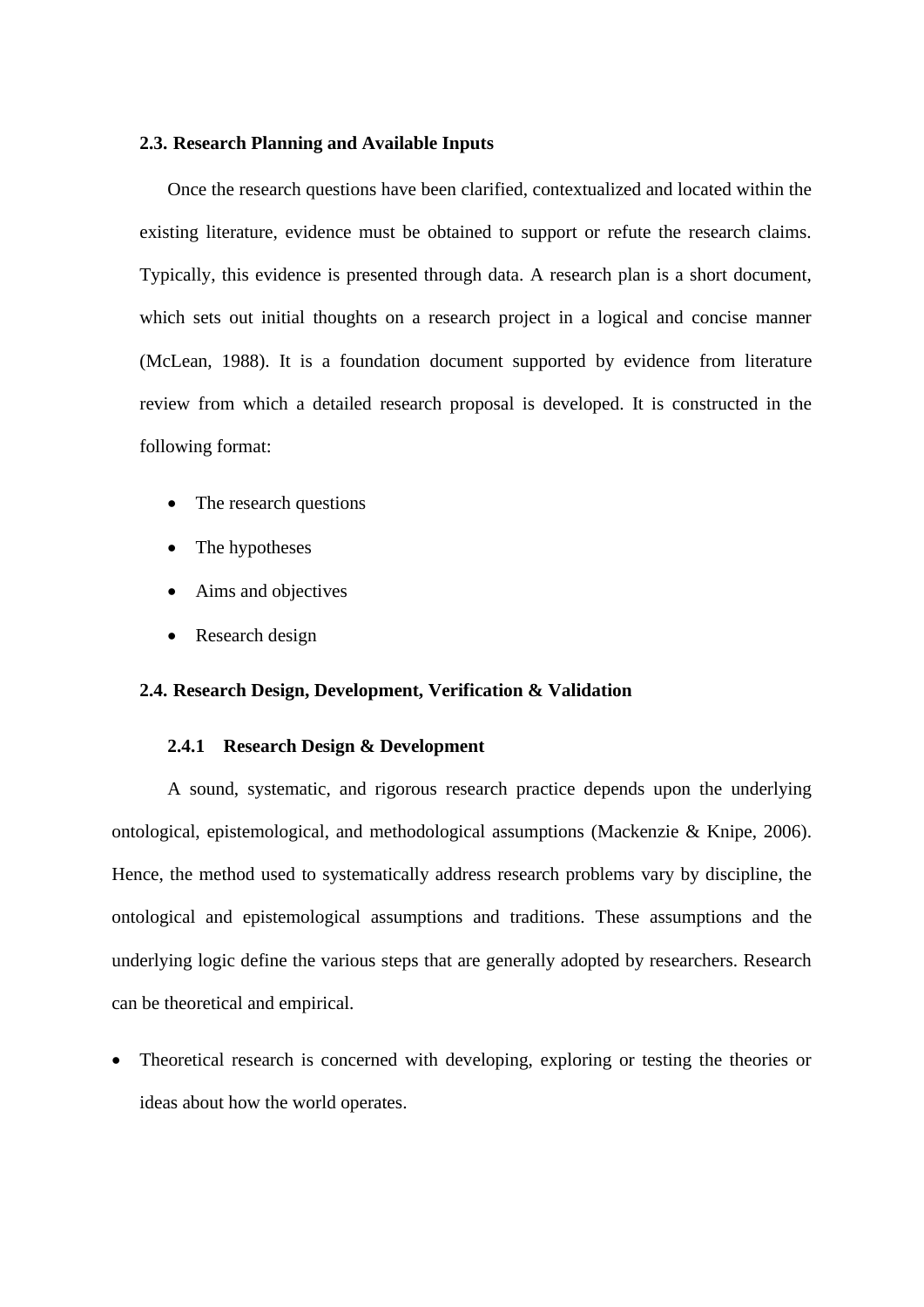• Empirical research is based on observations and measurements of reality what we perceive of the world around us. The inferences that we make in research have probabilities associated with them.

Statistics is so dominant in research as it estimates probabilities in different situations. Research relies on empirical evidence and objective considerations for making probabilistic predictions.

#### **2.4.2 Verification & Validation of Research**

Robustness of the research results depends on thorough research execution, systematic documentation, and data quality. Careful collection of data is necessary not only for ensuring the quality of the results but also for maintaining records of collection methodology. These recordsare essential for judging data quality and for ensuring that future researchers can replicate the results.

Research design is made public for critical scrutiny and testing the conclusions through replication (Wahyuni, 2012). In this way, research methodology encourages a rigorous, impersonal mode of procedure dictated by the demands of logic and objective procedure. The purpose of research is to discover answers to questions through the application of scientific procedures. Each research study has its own specific purpose.

a. **Verification:** The evaluation of whether a research design complies with requirements,specifications, or any other imposed conditions. Prior to research development phase, verification procedures involve performing special tests to model or simulate a portion, or the entirety, of research, then performing a review or analysis of the modelling results. In the post-development phase, verification procedures involve regularly repeating tests devised specifically to ensure that the research output continues to meet the initial design requirements, specifications, and regulations as time progresses. It is a process that is used to evaluate whether a product, service, or system complies with regulations, specifications, or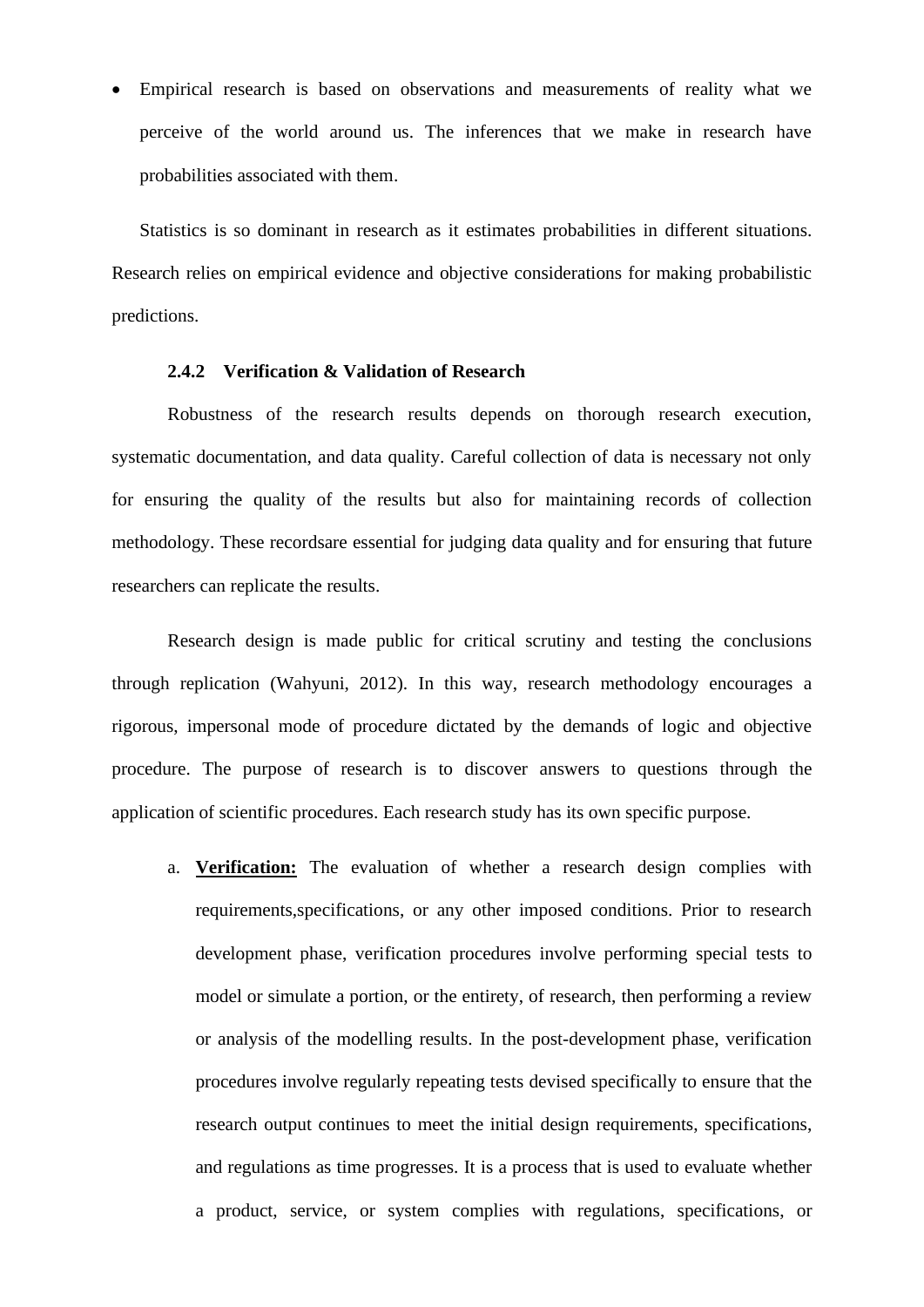conditions imposed at the start of a development phase. It is often an internal process.

b. **Validation:** The assurance that a research process follows the research objectives identified through literature review. It is a process of establishing evidence that provides a high degree of assurance that a research design accomplishes its intended outcomes. This often involves acceptance of fitness for purpose with reviewers. This is often an external process.

#### **2.5. Research Output**

Journals are the primary channel of scholarly communication for many disciplines. They provide a wide range of publishing opportunities for scholars at all career stages.There are many different types of article, for ex- review, original research, case study, methodological, theoretical, etc. Data publication and reporting is the process of preparing and disseminating research findings to the scientific community. Scholarly disciplines can only advance through dissemination and review of research findings at professional meetings and publications in discipline-related journals. The tacit assumption in publishing is one of trust between the author(s) and readers regarding the accuracy and truthfulness of any submission.

The practice of ensuring research integrity is relevant at all stages of research investigation, from early conceptualization, design, implementation, to analysis. This practice also extends to the stage of documenting and preparing results for publication. In this process, researchers may experience many more challenges to preserving research integrity (Hirsch, 2005).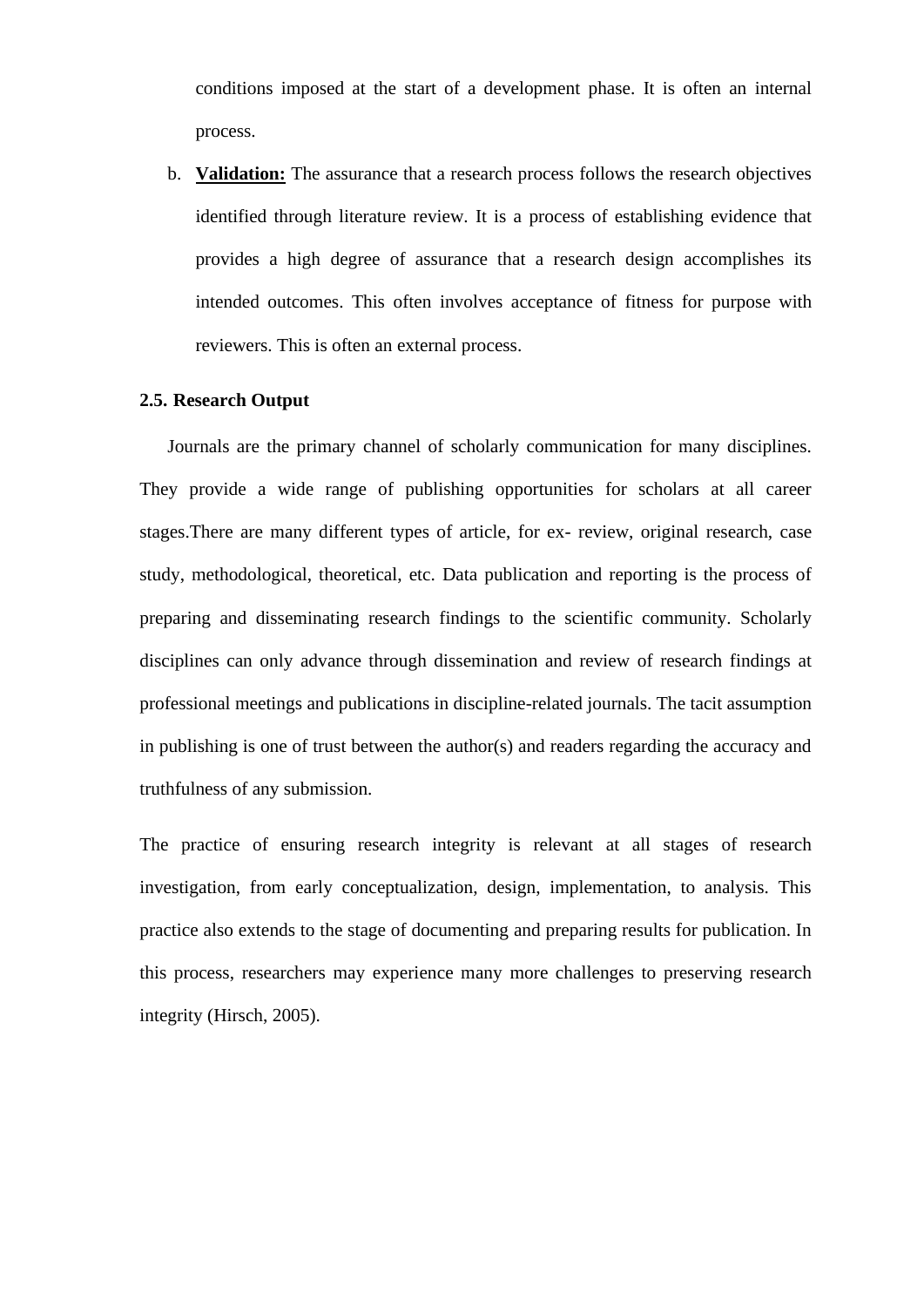### **3. Sample Design along-with Hypothesis Formulation & Testing**

Additionally, in many cases, sample design and hypothesis formulation & testing play an important role for proper analysis and conclusions (Kothari, 2004). Details are as under:



Figure 2: Research Process involving hypotheses formulation and other concepts

#### • **Formulation of Hypotheses:**

Hypothesis is tentative assumption made in order to draw out and test its logical or empirical consequences. It provides the focal point for research as it is very specific and limited to the piece of research in hand. Its role is to guide the researcher by delimiting thearea of research and to keep him on the right track for data analysis.

#### • **Sampling:**

It is the process of selecting units from a population of interest for generalizing the results back to the population from which they were chosen.The way of selecting a sample is popularly known as the sample design. It is a definite plan determined before any data are actually collected for obtaining a sample from a given population.

#### • **Data Collection:**

For ensuring adequacy and dependency in collected data, it is essential that research process is accomplished in a systematic manner and in time. The data collection can be made in various manners as per requirement.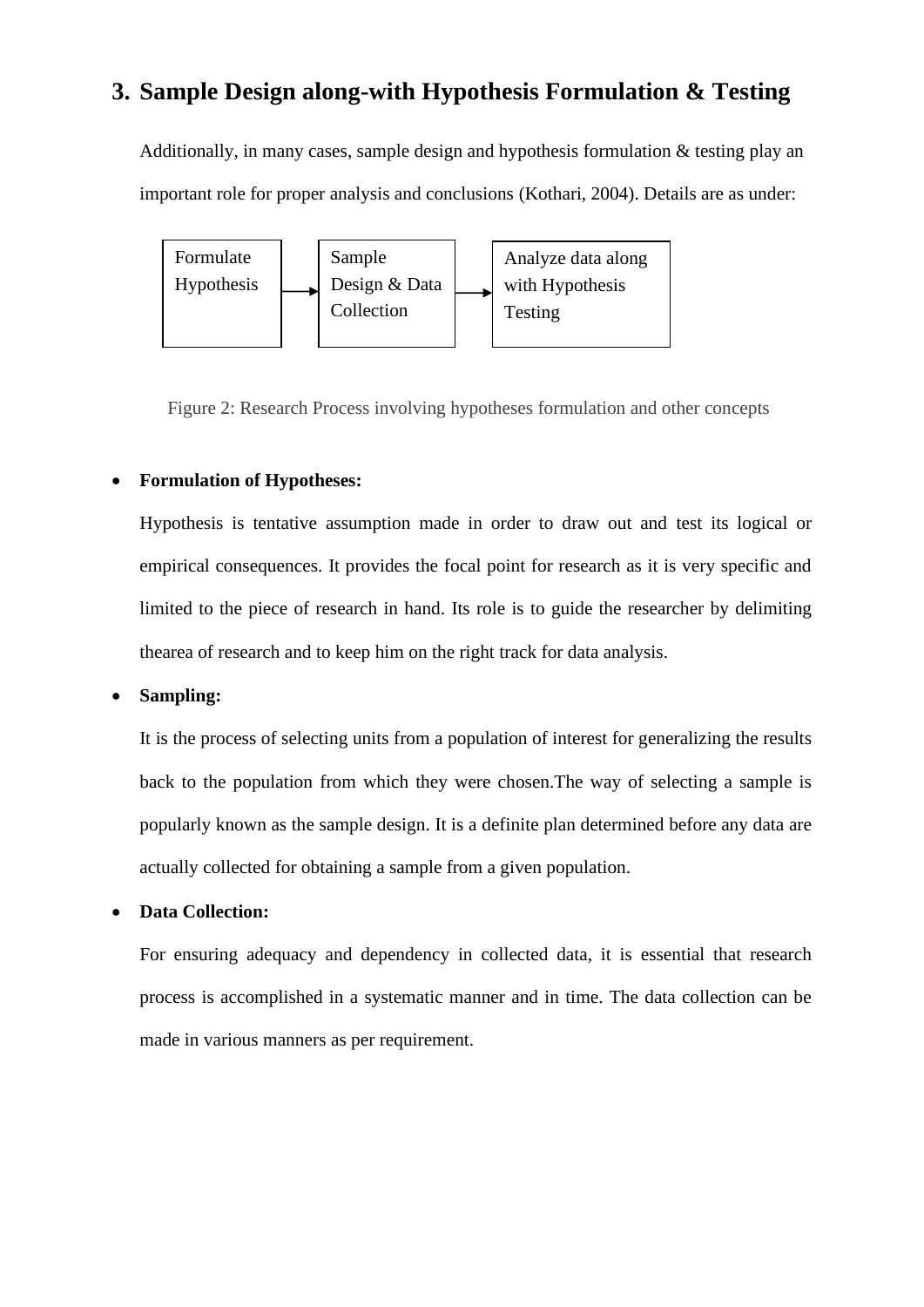#### • **Analysis of Data (Hypothesis Testing):**

In research process, the data analysis involves three major steps in the following order:

- 1. **Preparation of Data**: It consists organizing the data collected from research process for analysis.
- 2. **Description of Data**: It is the representation of data collected in research process using descriptive statistical measures and graphical analysis.
- 3. **Interpretation and Deduction of Data**: It is also called hypothesis testing in research process. Here, it is examined whether facts support the proposed hypotheses or they happen to be contrary. Various tests, such as Chi square test, t-test and F-test are utilised for this purpose depending upon the nature and objectives of research design. It results in either accepting the hypothesis or in rejecting it.

#### • **Preparation of Thesis/Report**:

- i) Developing a good, effective and concise research report a crucial part of research process. The essential considerations taken into account are:
	- 1. For whom is the report intended?
	- 2. Specific research findings
	- 3. The Format Structure of report
- ii) The elements of the research process typically addressed in a research paper are:
	- 1. Introduction
	- 2. Abstract
	- 3. Research Design
	- 4. Sampling Section
	- 5. Measurement Section
	- 6. Design & Procedures Section
	- 7. Results
	- 8. Conclusions & Reference Section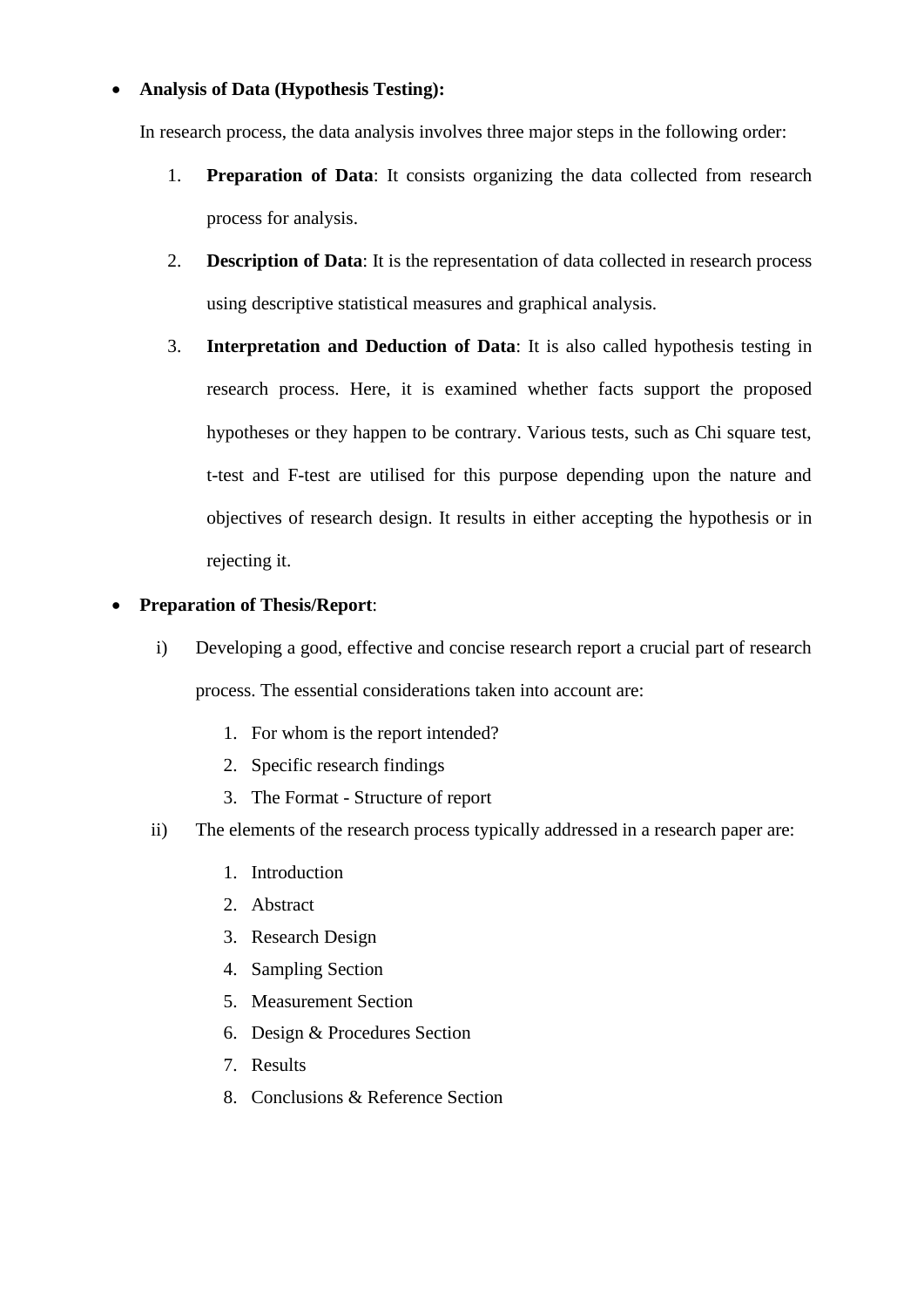## 4. Review criteria for high-indexed journals

Research design is made public for critical scrutiny and testing the conclusions through replication. In this way, research methodology encourages a rigorous, impersonal mode of procedure dictated by the demands of logic and objective procedure. The purpose of research is to discover answers to questions through the application of scientific procedures. The review criteria examine the evidence that a research paper contains (Murthy & Iyer, 2013):

- **Novelty**: New knowledge that the research paper has contributed and how can it be applied elsewhere.
- **Positioning:** Arguments regarding why the research work is required in the light of prior published research and how it advances the state of art.
- **Soundness of procedure**: Details which demonstrate that the steps of the solution have been implemented systematically.
- **Evidence of claims**: Evidence such as data, analysis, examples and feasibility studies which show that the solution works as claimed.
- **Coherence**: Consistency between problem to be solved, solution approach, results, and claim.